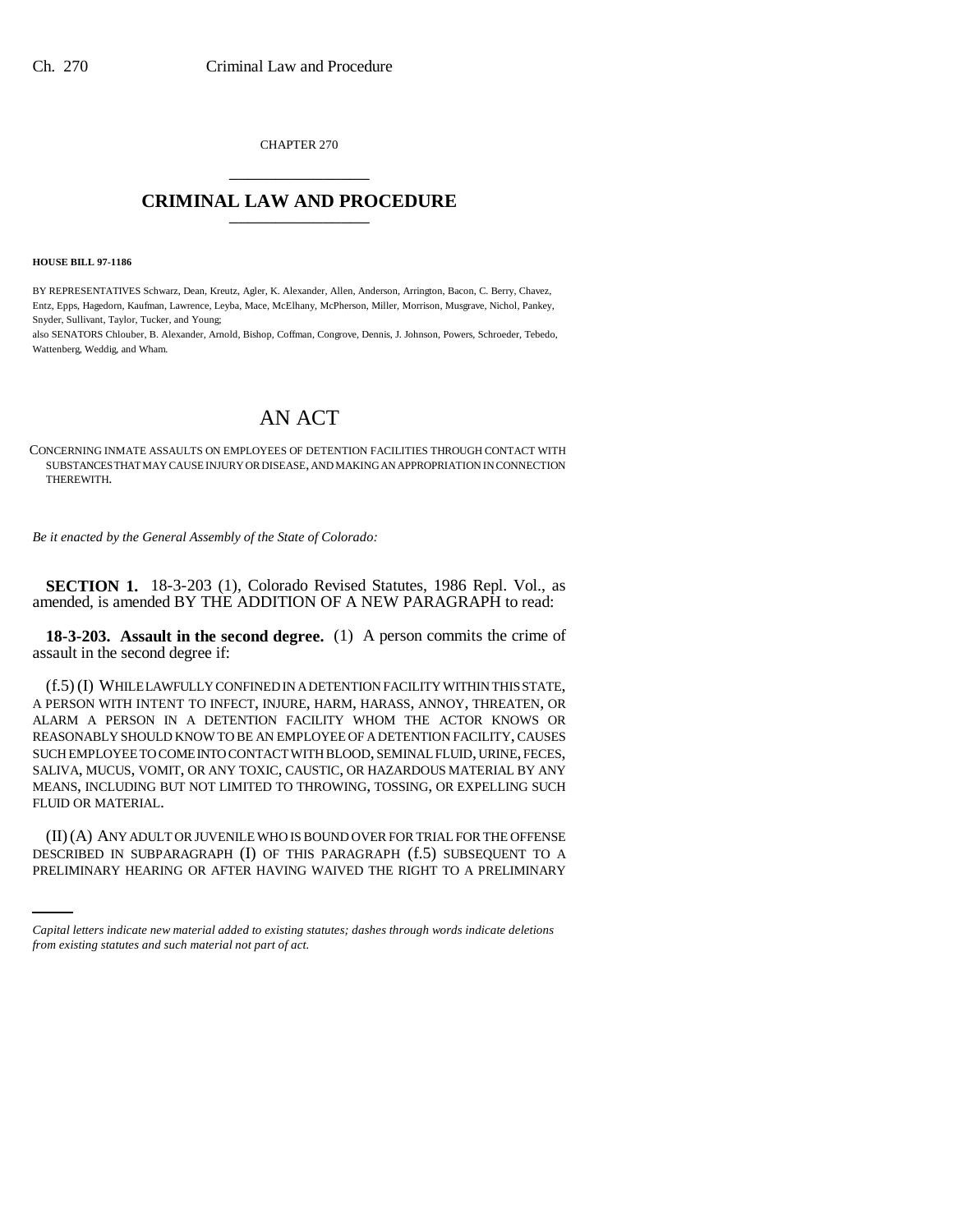HEARING, ANY PERSON WHO IS INDICTED FOR OR IS CONVICTED OF ANY SUCH OFFENSE, OR ANY PERSON WHO IS DETERMINED TO HAVE PROVIDED BLOOD, SEMINAL FLUID, URINE, FECES, SALIVA, MUCUS, OR VOMIT TO A PERSON BOUND OVER FOR TRIAL FOR, INDICTED FOR, OR CONVICTED OF SUCH AN OFFENSE SHALL BE ORDERED BY THE COURT TO SUBMIT TO A MEDICAL TEST FOR COMMUNICABLE DISEASES AND TO SUPPLY BLOOD, FECES, URINE, SALIVA, OR OTHER BODILY FLUID REQUIRED FOR THE TEST. THE RESULTS OF SUCH TEST SHALL BE REPORTED TO THE COURT OR THE COURT'S DESIGNEE, WHO SHALL THEN DISCLOSE THE RESULTS TO ANY VICTIM OF THE OFFENSE WHO REQUESTS SUCH DISCLOSURE. REVIEW AND DISCLOSURE OF MEDICAL TEST RESULTS BY THE COURT SHALL BE CLOSED AND CONFIDENTIAL, AND ANY TRANSACTION RECORDS RELATING THERETO SHALL ALSO BE CLOSED AND CONFIDENTIAL. IF A PERSON SUBJECT TO A MEDICAL TEST FOR COMMUNICABLE DISEASES PURSUANT THIS SUB-SUBPARAGRAPH (A) VOLUNTARILY SUBMITS TO A MEDICAL TEST FOR COMMUNICABLE DISEASES, THE FACT OF SUCH PERSON'S VOLUNTARY SUBMISSION SHALL BE ADMISSIBLE IN MITIGATION OF SENTENCE IF THE PERSON IS CONVICTED OF THE CHARGED OFFENSE.

(B) IN ADDITION TO ANY OTHER PENALTY PROVIDED BY LAW, THE COURT MAY ORDER ANY PERSON WHO IS CONVICTED OF THE OFFENSE DESCRIBED IN SUBPARAGRAPH (I) OF THIS PARAGRAPH (f.5) TO MEET ALL OR ANY PORTION OF THE FINANCIAL OBLIGATIONS OF MEDICAL TESTS PERFORMED ON AND TREATMENT PRESCRIBED FOR THE VICTIM OR VICTIMS OF THE OFFENSE.

(C) AT THE TIME OF SENTENCING, THE COURT MAY ORDER THAT AN OFFENDER DESCRIBED IN SUB-SUBPARAGRAPH (B) OF THIS SUBPARAGRAPH (II) BE PUT ON A PERIOD OF PROBATION FOR THE PURPOSE OF PAYING THE TESTING AND TREATMENT COSTS OF THE VICTIM OR VICTIMS; EXCEPT THAT THE PERIOD OF PROBATION, WHEN ADDED TO ANY TIME SERVED, SHALL NOT EXCEED THE MAXIMUM SENTENCE THAT CAN BE IMPOSED FOR THE OFFENSE.

(III) (A) AS USED IN THIS PARAGRAPH (f.5), "DETENTION FACILITY" MEANS ANY BUILDING, STRUCTURE, ENCLOSURE, VEHICLE, INSTITUTION, OR PLACE, WHETHER PERMANENT OR TEMPORARY, FIXED OR MOBILE, WHERE PERSONS ARE OR MAY BE LAWFULLY HELD IN CUSTODY OR CONFINEMENT UNDER THE AUTHORITY OF THE STATE OF COLORADO OR ANY POLITICAL SUBDIVISION OF THE STATE OF COLORADO.

(B) AS USED IN THIS PARAGRAPH (f.5), "EMPLOYEE OF A DETENTION FACILITY" INCLUDES EMPLOYEES OF THE DEPARTMENT OF CORRECTIONS, EMPLOYEES OF ANY AGENCY OR PERSON OPERATING A DETENTION FACILITY, LAW ENFORCEMENT PERSONNEL, AND ANY OTHER PERSONS WHO ARE PRESENT IN OR IN THE VICINITY OF A DETENTION FACILITY AND ARE PERFORMING SERVICES FOR A DETENTION FACILITY. "EMPLOYEE OF A DETENTION FACILITY" DOES NOT INCLUDE A PERSON LAWFULLY CONFINED IN A DETENTION FACILITY.

**SECTION 2.** Part 1 of article 1 of title 17, Colorado Revised Statutes, 1986 Repl. Vol., as amended, is amended BY THE ADDITION OF A NEW SECTION to read:

**17-1-121. Appropriation to comply with section 2-2-703.** (1) PURSUANT TO SECTION 2-2-703,C.R.S., THE FOLLOWING STATUTORY APPROPRIATIONS, OR SO MUCH THEREOF AS MAY BE NECESSARY, ARE MADE IN ORDER TO IMPLEMENT HB 97-1186, ENACTED AT THE FIRST REGULAR SESSION OF THE SIXTY-FIRST GENERAL ASSEMBLY: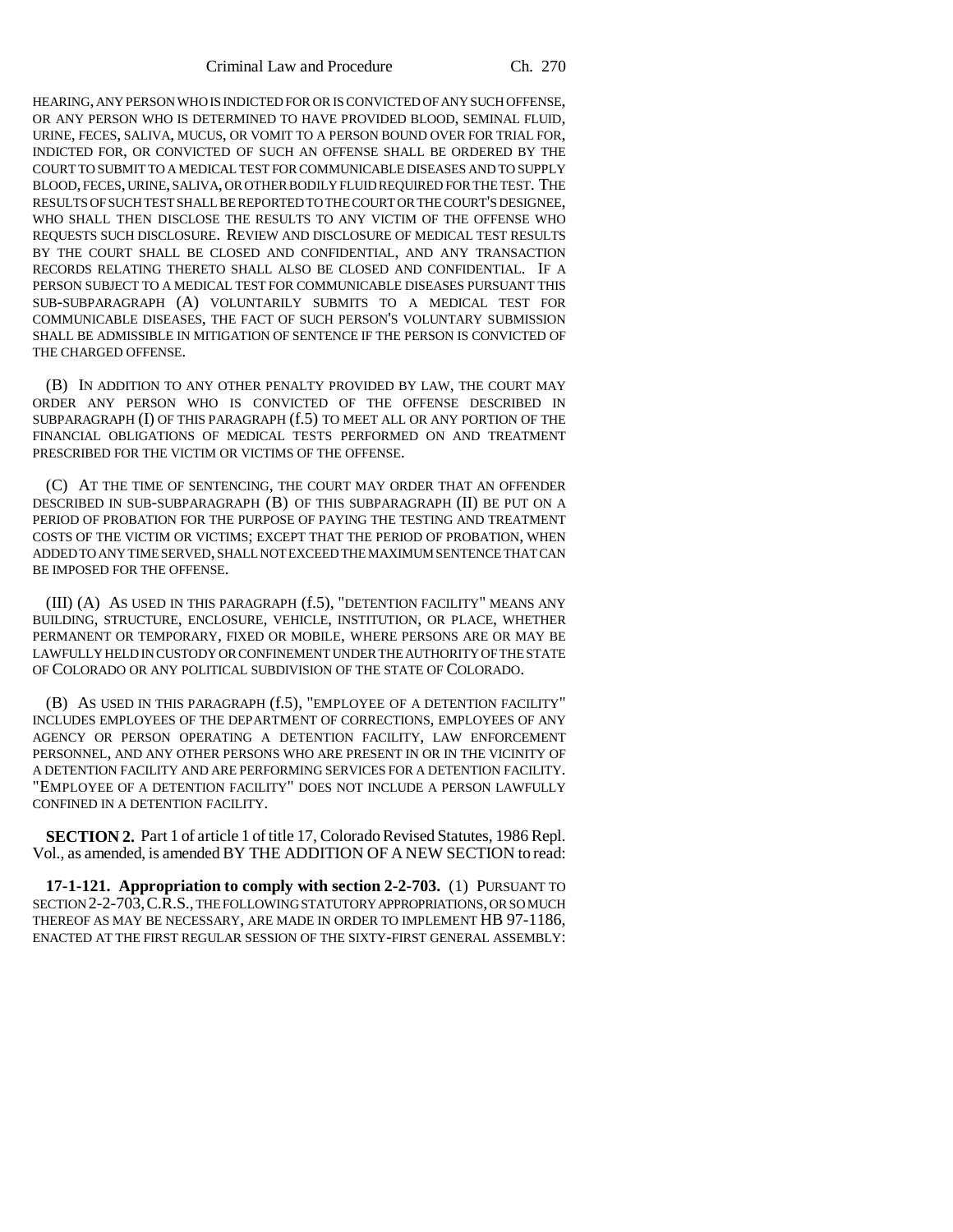## Ch. 270 Criminal Law and Procedure

(a) FOR THE FISCAL YEAR BEGINNING JULY 1, 1997, IN ADDITION TO ANY OTHER APPROPRIATION, THERE IS HEREBY APPROPRIATED, FROM THE CAPITAL CONSTRUCTION FUND CREATED IN SECTION 24-75-302, C.R.S., TO THE CORRECTIONS EXPANSION RESERVE FUND CREATED IN SECTION 17-1-116, THE SUM OF TWO HUNDRED TWENTY-EIGHT THOUSAND TWO HUNDRED SEVENTY-TWO DOLLARS (\$228,272).

(b) FOR THE FISCAL YEAR BEGINNING JULY 1, 1998, IN ADDITION TO ANY OTHER APPROPRIATION, THERE IS HEREBY APPROPRIATED, FROM THE CAPITAL CONSTRUCTION FUND CREATED IN SECTION 24-75-302, C.R.S., TO THE CORRECTIONS EXPANSION RESERVE FUND CREATED IN SECTION 17-1-116, THE SUM OF THREE HUNDRED SIXTEEN THOUSAND SIX HUNDRED THIRTY-FIVE DOLLARS (\$316,635).

(c) FOR THE FISCAL YEAR BEGINNING JULY 1, 1999, IN ADDITION TO ANY OTHER APPROPRIATION, THERE IS HEREBY APPROPRIATED, FROM THE CAPITAL CONSTRUCTION FUND CREATED IN SECTION 24-75-302, C.R.S., TO THE CORRECTIONS EXPANSION RESERVE FUND CREATED IN SECTION 17-1-116, THE SUM OF THREE HUNDRED TWENTY-THREE THOUSAND NINE HUNDRED NINETY-EIGHT DOLLARS (\$323,998).

(d) FOR THE FISCAL YEAR BEGINNING JULY 1, 2000, IN ADDITION TO ANY OTHER APPROPRIATION, THERE IS HEREBY APPROPRIATED, FROM THE CAPITAL CONSTRUCTION FUND CREATED IN SECTION 24-75-302, C.R.S., TO THE CORRECTIONS EXPANSION RESERVE FUND CREATED IN SECTION 17-1-116, THE SUM OF ONE HUNDRED EIGHTY-FOUR THOUSAND NINETY DOLLARS (\$184,090).

(e) FOR THE FISCAL YEAR BEGINNING JULY 1, 2001, IN ADDITION TO ANY OTHER APPROPRIATION, THERE IS HEREBY APPROPRIATED, FROM THE CAPITAL CONSTRUCTION FUND CREATED IN SECTION 24-75-302, C.R.S., TO THE CORRECTIONS EXPANSION RESERVE FUND CREATED IN SECTION 17-1-116, THE SUM OF ONE HUNDRED FIFTY-FOUR THOUSAND SIX HUNDRED THIRTY-SIX DOLLARS (\$154,636).

**SECTION 3.** The introductory portion to 24-75-302 (2) and 24-75-302 (2) (i) and (2) (k), Colorado Revised Statutes, 1988 Repl. Vol., as amended, are amended, and the said 24-75-302 (2) is further amended BY THE ADDITION OF THE FOLLOWING NEW PARAGRAPHS, to read:

**24-75-302. Capital construction fund - capital assessment fees - calculation.** (2) As of July 1, 1988, and July 1 of each year thereafter through  $\frac{\text{H}_y}{\text{H}_y}$  +  $\frac{1998}{\text{JULY}}$ 1, 2001, a sum as specified in this subsection (2) shall accrue to the capital construction fund. The state treasurer and the controller shall transfer such sum out of the general fund and into the capital construction fund as moneys become available in the general fund during the fiscal year beginning on said July 1. Transfers between funds pursuant to this subsection (2) shall not be deemed to be appropriations subject to the limitations of section 24-75-201.1. The amount which shall accrue pursuant to this subsection (2) shall be as follows:

(j) On July 1, 1997, fifty million dollars PLUS TWO HUNDRED TWENTY-EIGHT THOUSAND TWO HUNDRED SEVENTY-TWO DOLLARS PURSUANT TO H.B. 97-1186, ENACTED AT THE FIRST REGULAR SESSION OF THE SIXTY-FIRST GENERAL ASSEMBLY; and

(k) On July 1, 1998, fifty million dollars PLUS THREE HUNDRED SIXTEEN